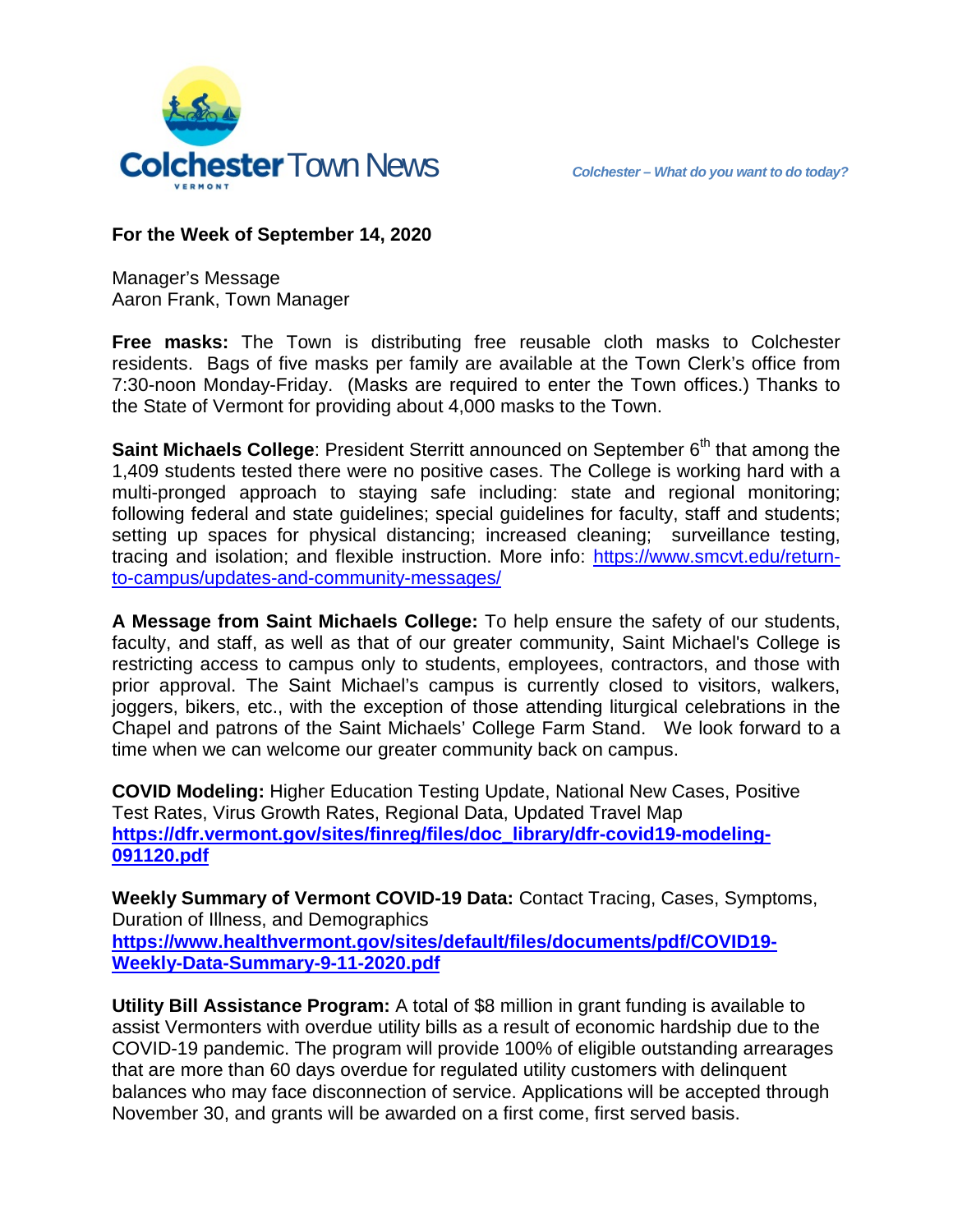

[https://publicservice.vermont.gov/content/vermont-covid-19-arrearage-assistance](https://publicservice.vermont.gov/content/vermont-covid-19-arrearage-assistance-program-0)[program-0](https://publicservice.vermont.gov/content/vermont-covid-19-arrearage-assistance-program-0)

**[Vermont Arts Council Artist Development Grants](https://www.vermontartscouncil.org/grants/artists/artist-development)** to support artists at all stages of their careers including teaching artists in developing the skills necessary to provide instruction in K-12 schools remotely during the COVID-19 crisis. Grant amounts range from \$250-\$1,000. The application deadline is September 28. <https://www.vermontartscouncil.org/grants/artists/artist-development>

**Cases in Colchester: 65 as of 9/9/2020.** This did not change since last week. This is total known cases, not current cases.

[https://www.healthvermont.gov/response/coronavirus-covid-19/current-activity](https://www.healthvermont.gov/response/coronavirus-covid-19/current-activity-vermont#town)[vermont#town](https://www.healthvermont.gov/response/coronavirus-covid-19/current-activity-vermont#town)

\_\_\_\_\_\_\_\_\_\_\_\_\_\_\_\_**\_\_\_\_\_\_\_\_\_\_\_\_\_\_\_\_\_\_\_\_\_\_\_\_\_\_\_\_\_\_**

### Bryan Osborne Director Public Works

- Continuing to advance the design for the reconstruction of the Prim and West Lakeshore Drive Intersection project.
- Selected an engineering firm to begin performing design work for the construction of a single lane roundabout at the Bayside Intersection. Interim repairs to improve the performance of the current signalized intersection have now been completed.
- Advancing into the right-of-way phase for stormwater improvements in Shore Acres and the surrounding area to improve water quality in Malletts Bay.
- Continuing on the development of a phosphorus control plan to improve water quality in Malletts Bay.
- Selected a contractor for the replacement of culverts beneath Lower Mountain View Drive.
- Maintenance crews are working on pavement markings gravel road maintenance, roadside mowing, roadway patching and other late summer maintenance activities.

Visit<http://colchestervt.gov/publicworks> or call (802) 264-5620.

# Kathi O'Reilly

Director Economic Development

Monitoring long term COVID effects on various industries in Colchester

**\_\_\_\_\_\_\_\_\_\_\_\_\_\_\_\_\_\_\_\_\_\_\_\_\_\_\_\_\_\_\_\_\_\_\_\_\_\_\_\_\_\_\_\_\_\_**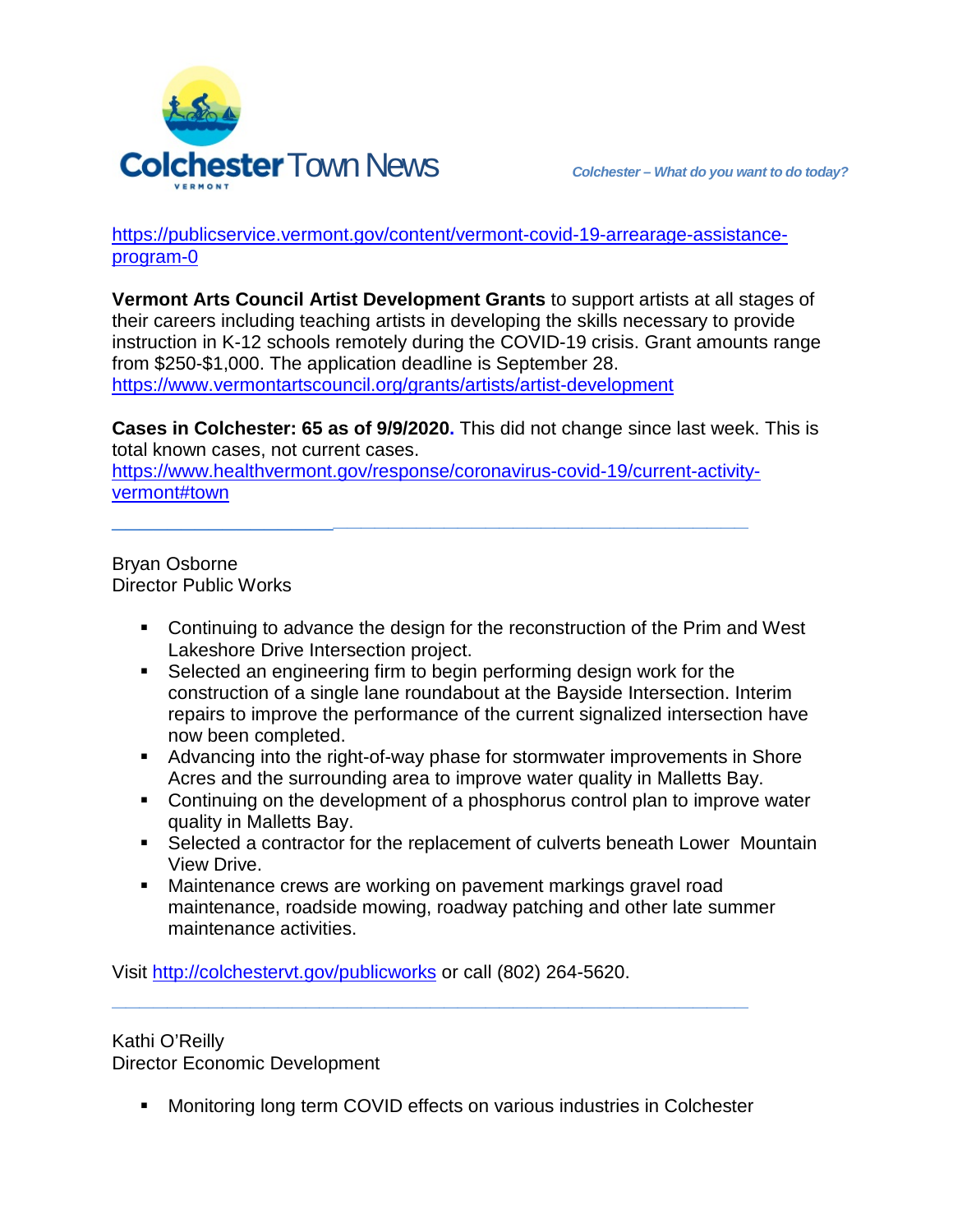

- **Tracking and monitoring COVID impacts on businesses and what resources are** available or have been utilized
- Continually examine state and fed initiatives that come online, expire or have additional funding added
- Surveying director to consumer businesses and their successes during the pandemic
- Coordinating with two businesses on mutually beneficial partnership
- Gave a tour to the new Colchester Sun reporter regarding economic development in Town
- Met with land owner regarding opportunities that currently exist and future endeavors

Communications

- Coordinated, attended and photographed the Pickleball Ribbon Cutting
- **Developing new map for website**
- Monitor, track and disseminate communications and outreach for the Town.

Visit<http://www.colchestervt.gov/312/Economic-Development> or call (802) 264-5508.

**\_\_\_\_\_\_\_\_\_\_\_\_\_\_\_\_\_\_\_\_\_\_\_\_\_\_\_\_\_\_\_\_\_\_\_\_\_\_\_\_\_\_\_\_\_\_**

## **Upcoming Town Meetings**

**Agendas available at:** <https://clerkshq.com/Colchester-vt>

- **Planning Commission:** Next meeting: October 6 at 7:00 PM via Zoom; details will be included in upcoming newsletters.
- **Development Review Board: Development Review Board:** Next meeting: October 14 at 7:00 PM via Zoom: [https://zoom.us/j/9359846003;](https://zoom.us/j/9359846003) Zoom Webinar ID: 9359846003
	- o **Live stream:** <http://lcatv.org/live-stream-2>
	- o Mail or email public comments prior to the hearing (lriddle@colchestervt.gov or Town of Colchester, c/o Development Review Board, 781 Blakely Road, Colchester, VT 05446) or participate at public comment periods during the zoom meeting.
- **Recreation Advisory Board:** Next meeting: TBA
- **Conservation Commission:** 3<sup>rd</sup> Monday of the month. Next meeting: September 21, 5:30 PM. The plan is to walk the Wolcott Family Natural Area off East Road in Colchester. Map: [https://www.wvpd.org/wp-content/uploads/2016/03/WVPD-Parks-](https://www.wvpd.org/wp-content/uploads/2016/03/WVPD-Parks-2015-Final.pdf)[2015-Final.pdf](https://www.wvpd.org/wp-content/uploads/2016/03/WVPD-Parks-2015-Final.pdf)